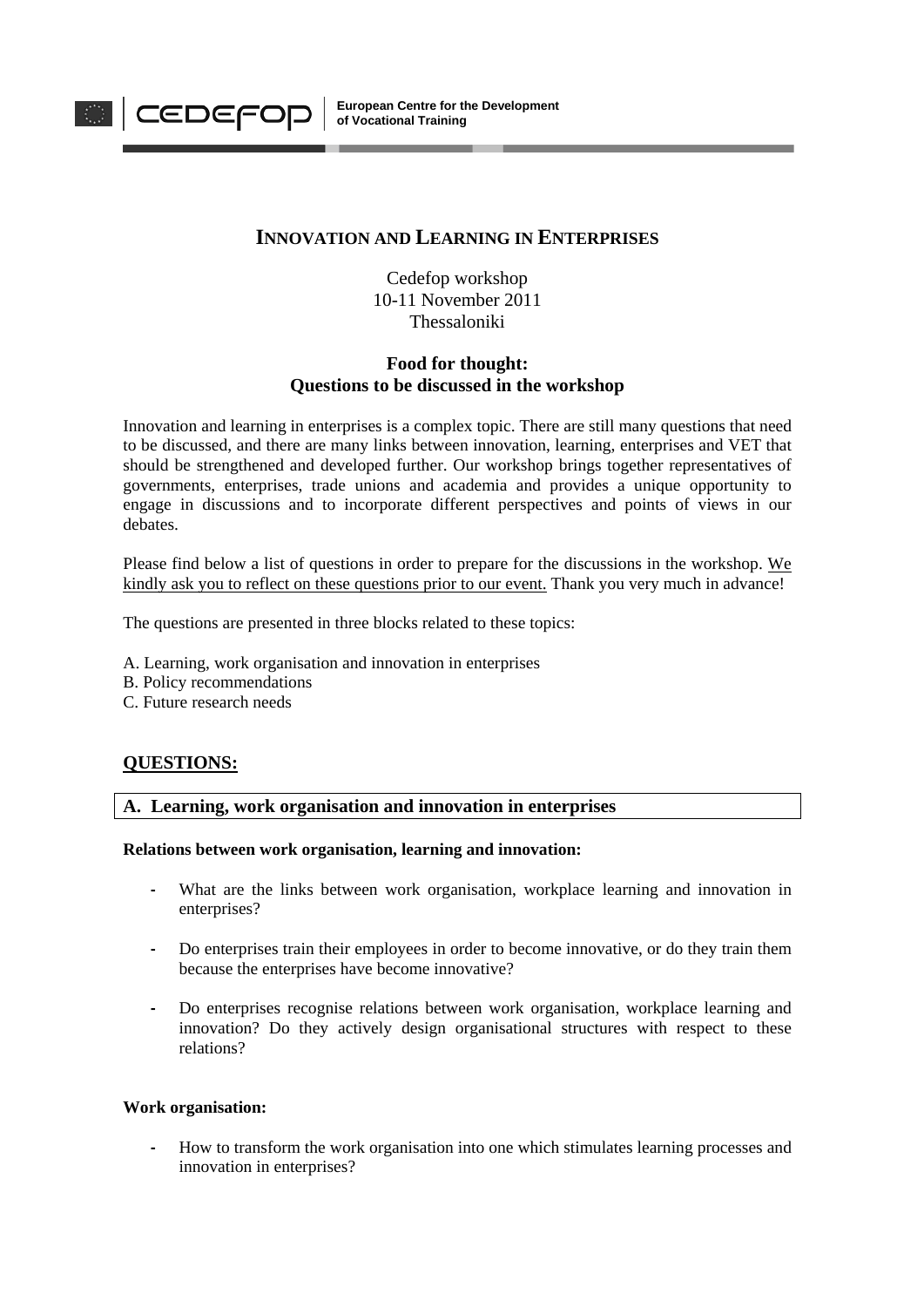- What are features of organisational structures conducive to learning with regard to innovation?
- How can organisational learning contribute to innovation? And to individual skills development?

# **Learning:**

- How much impact does the employee's participation in continuing training have on the innovative capacity of enterprises?
- What types of knowledge, skills and competences promote innovation in enterprises?
- How can VET study programmes/curricula/pedagogy enhance the innovative capacity of the learners?
- How can VET better prepare learners for taking part in and actively contributing to creating innovative, learning-intensive enterprises?

# **Workplace learning**

- How does learning at work differ from other learning settings?
- What are the key characteristics of learning-conducive workplaces?
- What are the potentials of workplace learning for fostering innovation in enterprises?
- How to develop workplaces that are conducive to learning and innovation?
- What are the roles of non-formal and informal learning at the workplace in relation to innovation? Are they complementary or supplementary?

# **Innovation:**

What are the key determinants for the innovative capacity of an enterprise?

Which role does learning play in the national systems of innovation?

# **B. Policy recommendations**

- How can enterprises be stimulated to raise their game and to invest in skills development to promote innovation?
- How to motivate enterprises to invest in organisational restructuring in order to support learning and innovation/innovative capacity?
- Is there a need for policy programmes that link learning and innovation in enterprises?
- How could such policy programmes be designed? What should they address? What are key success factors?